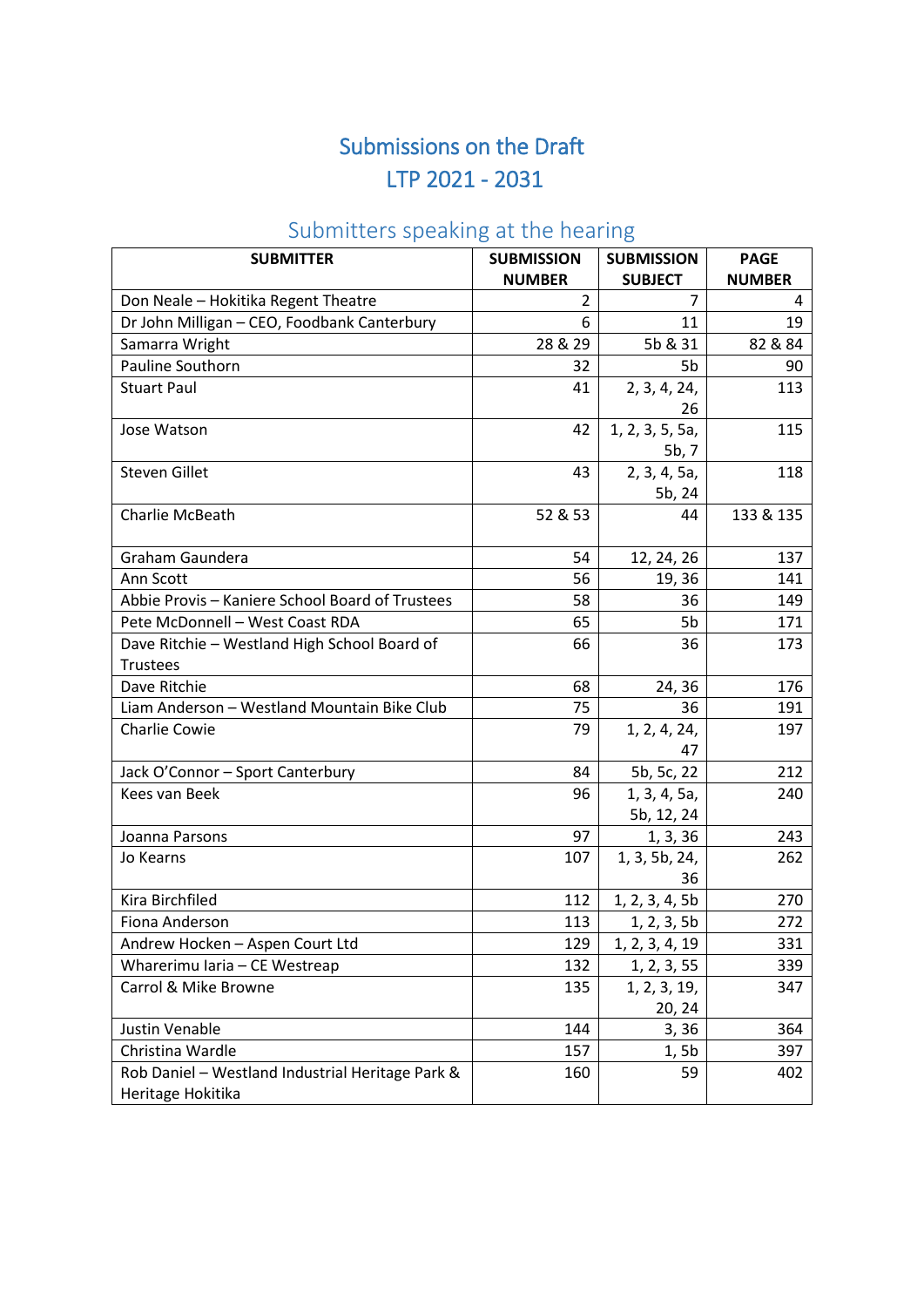## Submissions

| <b>SUBMITTER</b>                                           | <b>SUBMISSION</b> | <b>PAGE</b>    |
|------------------------------------------------------------|-------------------|----------------|
|                                                            | <b>NUMBER</b>     | <b>NUMBER</b>  |
| Beryl Agnew - Westland Industrial Heritage Park            | 1                 | 1              |
| Wendy Roberts - Dog group                                  | 3                 | 6              |
| Paul Madgwick - Te Runanga o Maakawhio                     | 4                 | $\overline{7}$ |
| Paul Verić - Interim Chief Executive, Water Safety NZ      | 5                 | 8              |
| Anna Leary                                                 | $\overline{7}$    | 24             |
| lan James                                                  | 8                 | 26             |
| Megan McCarthy - Glacier Country Helicopters               | 9                 | 28             |
| Kim Odendaal - Hospitality New Zealand                     | 10                | 29             |
| Nicola Allington                                           | 11                | 35             |
| <b>Graeme Kelly</b>                                        | 12                | 36             |
| <b>Richard Benton</b>                                      | 13                | 38             |
| <b>Barry Hughes</b>                                        | 14                | 40             |
| Louise Morgan                                              | 15                | 42             |
| <b>Wendy Bennett</b>                                       | 16                | 45             |
| Anthea & Rex Keenan                                        | 17                | 47             |
| <b>Nigel Snoep</b>                                         | 18                | 49             |
| Simon Bastion - Chief Executive, Westland District Council | 19                | 55             |
| Simon Bastion - Chief Executive, Westland District Council | 20                | 56             |
| Lez Morgan                                                 | 21                | 57             |
| Andrew Wiffen                                              | 22                | 59             |
| <b>Rachel Reid</b>                                         | 23                | 61             |
| Rob Jewell - Alpine Guides Fox Glacier                     | 24                | 63             |
| Rob Jewell - Westland Property Ltd                         | 25                | 75             |
| <b>Brenda Monk</b>                                         | 26                | 79             |
| <b>Shannell Smart-Cann</b>                                 | 27                | 81             |
| Shane Reid                                                 | 30                | 86             |
| Mervyn & Judy Wall                                         | 31                | 88             |
| <b>Emma Thomas</b>                                         | 33                | 92             |
| <b>Clare Backes</b>                                        | 34                | 93             |
| Keith Morfett                                              | 35                | 97             |
| Colin & Raelene Tuck                                       | 36                | 99             |
| Mike Hall                                                  | 37                | 102            |
| Helen Murdoch                                              | 38                | 105            |
| <b>Inger Perkins</b>                                       | 39                | 107            |
| Ingrid Gruner                                              | 40                | 110            |
| Thomas Syben                                               | 44                | 120            |
| Jeanette Oliver                                            | 45                | 122            |
| <b>Marty Bisdee</b>                                        | 46                | 124            |
| Mellinda Lee Packham                                       | 47                | 125            |
| <b>Tiffany Stewart</b>                                     | 48                | 126            |
| Loren Watson                                               | 49                | 128            |
| Pete, Leanne, Natalie & Tom McDonnell                      | 50                | 130            |
| Glenys Byrne                                               | 51                | 131            |
| Julie Madigan                                              | 55                | 139            |
| Nicky Taylor - Salvation Army                              | 57                | 144            |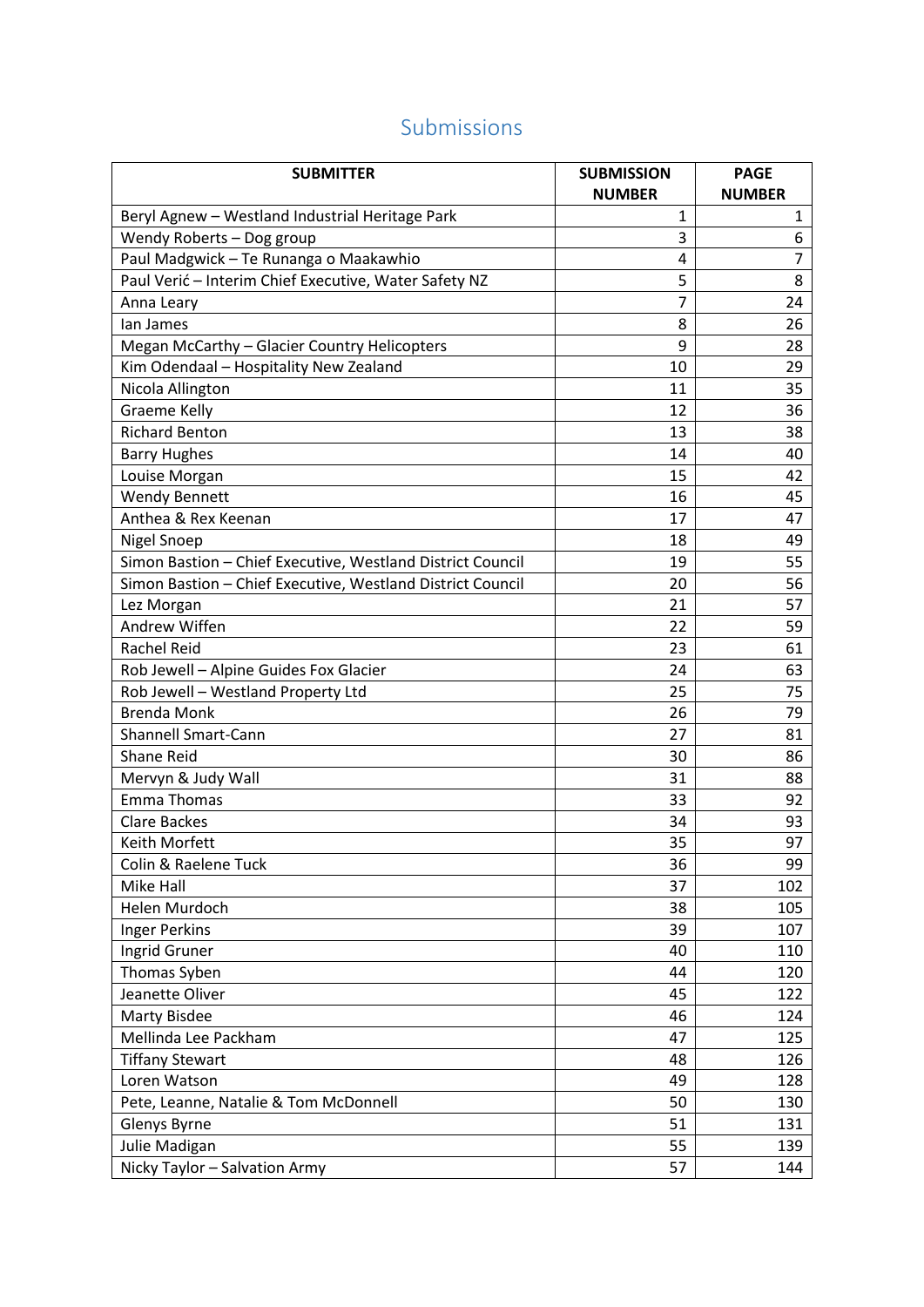| Kathleen Langi                                          | 59  | 163 |
|---------------------------------------------------------|-----|-----|
| Zak Shaw                                                | 60  | 165 |
| <b>Marty Bisdee</b>                                     | 61  | 166 |
| Johnny Curin                                            | 62  | 167 |
| Latham Martin                                           | 63  | 168 |
| Rata Lovell-Smith                                       | 64  | 169 |
| Dave Ritchie - Westland High School Board of Trustees   | 67  | 175 |
| Zoe Watson                                              | 69  | 178 |
| <b>Bonnie Dempster</b>                                  | 70  | 180 |
| Ashely Clarke - Fox Glacier Supermarket Ltd             | 71  | 182 |
| Ashley Clarke - Fox Glacier General Store Ltd           | 72  | 185 |
| Michael Lilley                                          | 73  | 188 |
| Liam Anderson                                           | 76  | 193 |
| Robert Graham                                           | 77  | 194 |
| Angela Andrell                                          | 78  | 196 |
| <b>Alice Phillips</b>                                   | 80  | 202 |
| <b>Robert Halsey</b>                                    | 81  | 204 |
| Glenys Byrne                                            | 82  | 208 |
| <b>Tina Abbott</b>                                      | 83  | 210 |
| Anna Dyzel                                              | 85  | 217 |
| Paul Elwell-Sutton                                      | 86  | 219 |
| Anthony Banks - Fox Investments (BV) Ltd                | 87  | 221 |
| <b>Greg Maitland</b>                                    | 88  | 223 |
| Des Routhan                                             | 89  | 227 |
| Des Routhan                                             | 90  | 229 |
| <b>Greg Maitland</b>                                    | 91  | 230 |
| Patricia Lister                                         | 92  | 233 |
| Eva Lacombe-Perez - Hokitika Primary School             | 93  | 235 |
| Quintin Roycroft                                        | 94  | 236 |
| JT Scott                                                | 95  | 238 |
| James Kirkby                                            | 98  | 245 |
| Alan & Maricel Glen                                     | 99  | 246 |
| Qiu                                                     | 100 | 250 |
| Julie Wilkinson                                         | 101 | 251 |
| <b>Bobbie Kincaid</b>                                   | 102 | 253 |
| Sue                                                     | 103 | 255 |
| M Smith                                                 | 104 | 257 |
| Amanda Burdett                                          | 105 | 259 |
| <b>Julie Martin</b>                                     | 106 | 261 |
| Jo Parsons                                              | 108 | 264 |
| Logan Skinner                                           | 109 | 266 |
| Rebecca Dryland                                         | 110 | 267 |
| Don Neale                                               | 111 | 268 |
| Antoni Houston                                          | 114 | 274 |
|                                                         | 115 | 277 |
| Debra Magner                                            |     |     |
| Bruce Smith, Westland Mayor                             | 116 | 279 |
| <b>Ruth Garland</b>                                     | 117 | 280 |
| Rosie McGrath - Active West Coast                       | 118 | 281 |
| Jenni Stephenson - Community & Public Health West Coast | 119 | 289 |
| Andrew Riley                                            | 120 | 314 |